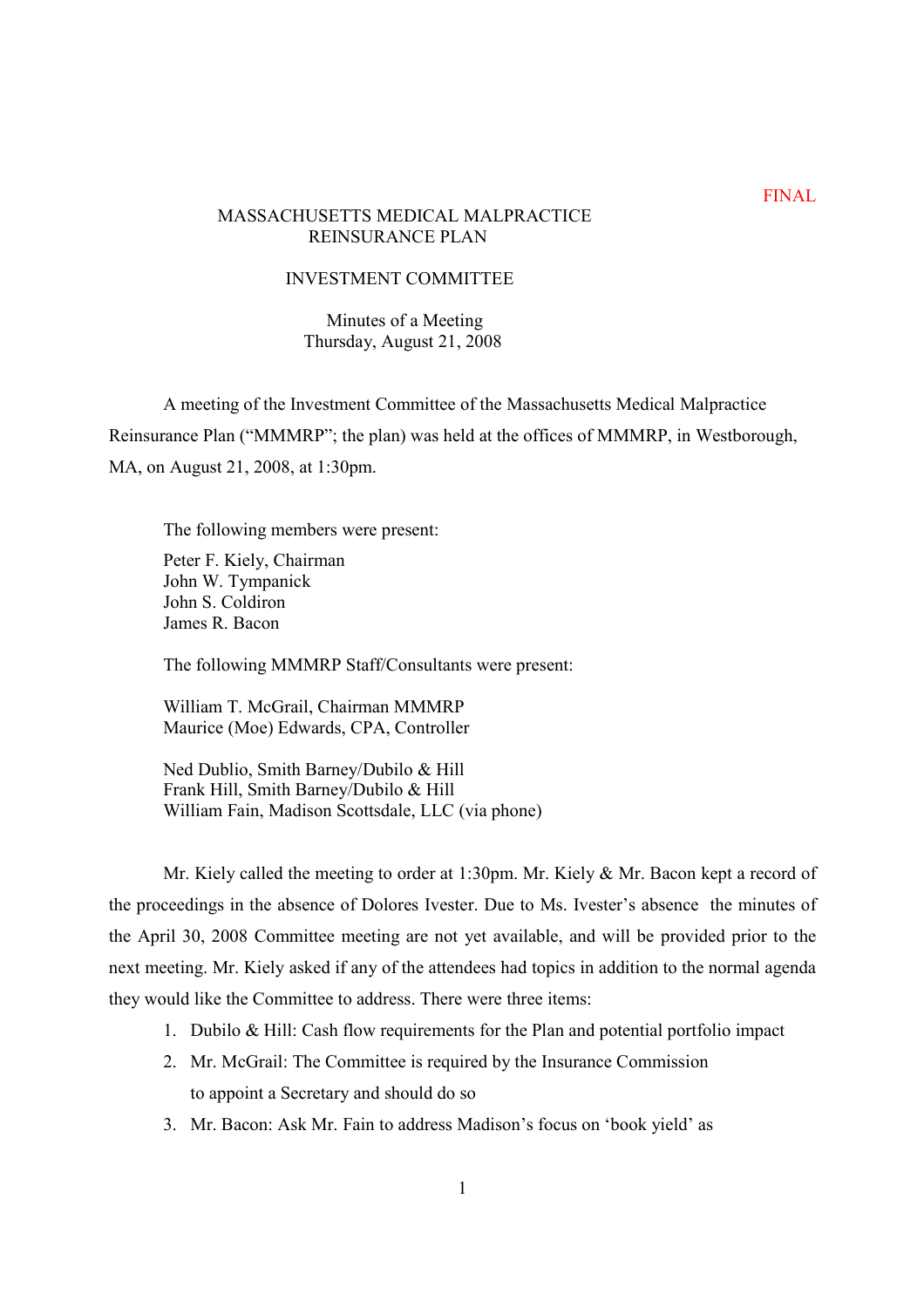compared with 'total return' in the management of the fixed income assets.

Dubilo & Hill also placed an agenda for the meeting, including, in addition to the above:

- Conference call with Bill Fain of Madison Scottsdale, Fixed Income Manager
- Capital markets review-  $2<sup>nd</sup>$  quarter
- Portfolio investment returns- $2<sup>nd</sup>$  quarter
- New business

#### Discussion:

Cash flow: It is estimated the Plan will need to return premium of \$6-8mil by 1Q 2009, vs.  $$8$  mil in  $'07$ . This is higher than anticipated, and is based on TPF&C's most-recent revisionfrom 55% to 85% confidence level on claims coverage. Return of premium is necessary to avoid corporate tax. The actuarial confidence level is the key statistic in determining retention levels. The increase-  $\omega$  50% vs. prior years was significant & unexpected. A higher confidence level may represent excessive conservatism and an unnecessarily high cash reserve level in the absence of any change in the Plan's finances. The historical rationale for actuarial confidence levels has been the Planís single line of business income market environment, noting that the "fear bid" of early 2008. which pushed-down U.S. Treasury yields to abnormally low levels, had subsided, and that yield spreads on non-Treasury debt had retreated somewhat, both indicating some increase in confidence in bonds, and that the worst of the credit crisis may be behind us. He gave as an example the two largest mortgage entities, FNMA and FMAC, which have been the targets of recent Government support legislation. Their bonds, while trading at historically high yield spreads vs. Treasuries, are still reasonable compared with non-financial sector debt of 300- 400bps over, and suggest that the two companies which could experience greater volatility. One offset to this is a recent trend of rising claims payments. Management may consider obtaining a second opinion from another actuary and/or the Insurance Division in order to support continuation of the Plan's historic 55% level.

In addition to the Plan's Case Reserve managed portfolio of \$14,041,122, (Madison figs a/o 7/31/08), the Plan currently holds separate reserve cash at Avidia and Clinton Savings Banks of \$3.3million.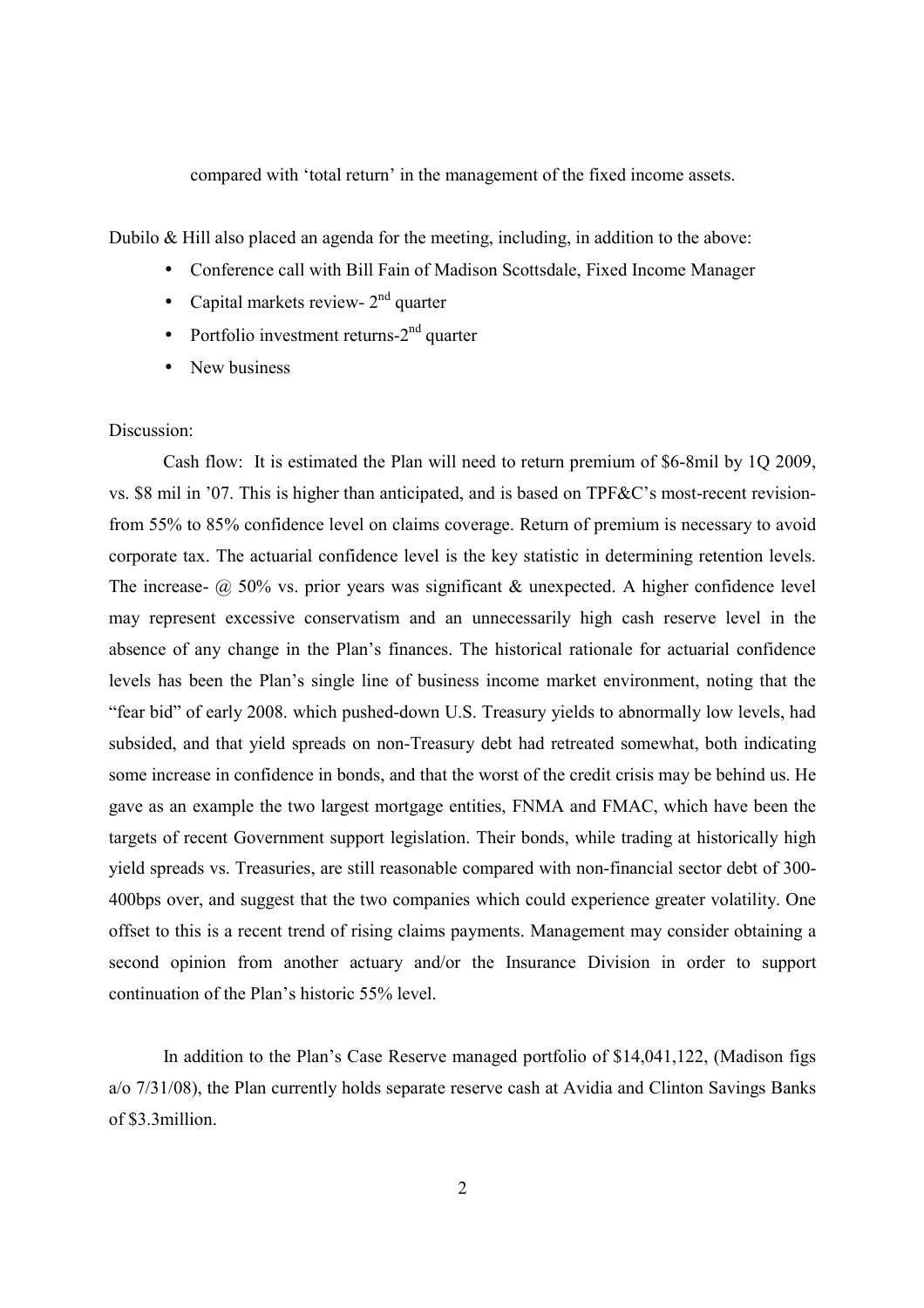Fixed Income Manager Conference Call  $\{6/30 \& 7/31 \text{ report emailed} \& \text{distributed}\}$ :

Mr. Fain discussed the recent fixed are still viable. The issue of whether the new legislation actually provides an explicit U.S. Treasury backing for these company's bonds is still open. In any case, the Planís holdings in mortgage bonds issued by these two companies are primarily in U.S. Agency- backed, rather than directly-issued paper.

FNMA and FMAC, despite substantial write-offs and operating losses, are still over-capitalized, and would have to experience multiple, sequential quarters of continued losses, and no new capital raised to see their viability threatened. The key to short term confidence will be their ability to roll-over \$250 bil in existing debt by Sept 30<sup>th</sup>. The 'worst case' scenario for the two companies is a U.S. Treasury capital injection, most likely in the form senior preferred stock. Mr. Fain believes that concerns over FNMA and FMAC issued mortgages or balance sheet debt are not justified.

Book yield vs. total return, as potentially conflicting objectives, were discussed. Due to the unique nature of insurance investing, i.e. accounting conventions requiring the use of book rather than market values for investments, transactions can create unwanted volatility within the Plan's financial statements. This factor, along with the typical insurance priority of income generation and liquidity for claims obligations, leads Madison to focus on book yield- i.e. purchasing and trading the portfolio with an emphasis on optimizing and maintaining yield booked at the time of purchase. However, Madison also recognizes the requirement to outperform on a total return basis, i.e. the combination of yield and capital gains or losses. Madison accommodates this dual need through 'macro' changes in the portfolio over longer periods. Mr. Fain compared this aspect to piloting a sea tanker vs. a speed boat. They attempt to get the trends right over a cycle, by altering duration and sector allocation. He sited the short term negative performance of 3Q 2007, then the improvement in 2008 as an example, as well as the since inception results. The key to measuring total return, as opposed to asset/liability related success is the benchmark. There was discussion on this point complicated by the inability of Dubilo and Madison to obtain similar benchmark performance data. It was agreed that Dubilo and Madison will review the benchmarks again to ascertain their relevance in the two portfolios,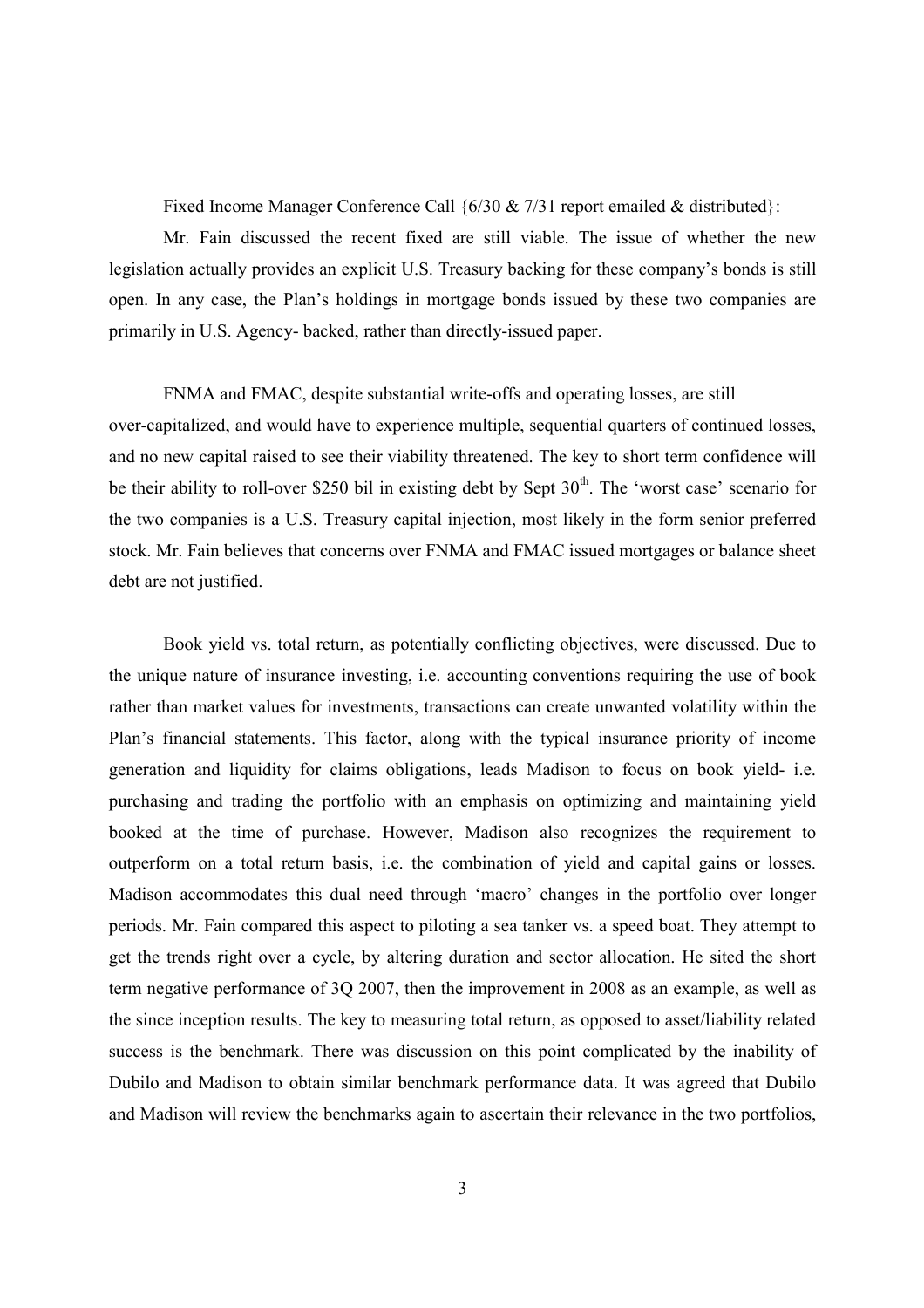and explore unified access to data for reporting to the Plan. A drawback of the current Merrill indices are the limited maturity slices at the short ends, where most of the Plan assets are held. Other services such as Lehman may be a better alternative.

It was proposed that the Plan's investment objective as expressed in the Statement of Investment Policy, be revised to prioritize income and liquidity based on book value first, and total return second.

Mr. McGrail raised the question of whether the two portfolios's split benchmarks and target durations were accurate given on-going cash outflows. Outflows may diminish asset duration, currently 5.5 years for IBNR. Liabilities are not considered as rate-sensitive for the Plan. Mr. Kiely observed that actuaries typically look at duration and maturity, and that we need to look at assets and liabilities across comparable measures. Assets and liabilities have both maturities and durations, the latter being a more precise measure of interest rate sensitivity.

In terms of portfolio strategy, a concern to Madison which is greater than credit risk, discussed earlier, is inflation. Currently U.S. Treasuries trade at negative real yields on the 1-10 year maturities. Inflation levels globally are trending to the highest levels in decades, and bond yields will need to rise to offset that, unless inflation proves transitory and subsides. The implication for this is an absolute rise in rates and negative performance for bonds. For this reason, the portfolios remain short of their benchmarks on maturity. The current steepness of the yield curve indicates an increasing probability of rising yields on longer term maturities, but little change in short rates due to U.S. economic pressures.

Corporate bond holdings have been reduced approximately 6%, and governments/agencies reduced approximately 14%, respectively, from 1Q 2008.

Subsectors within those categories are similar between the two periods, and overall portfolio quality rankings remain at "Aaa". The Cash Reserve portfolio allocation is distorted by its 15.2% cash position, reflecting the buildup of cash required later this year. Mr. Bacon raised the question of whether the cash needed for premium return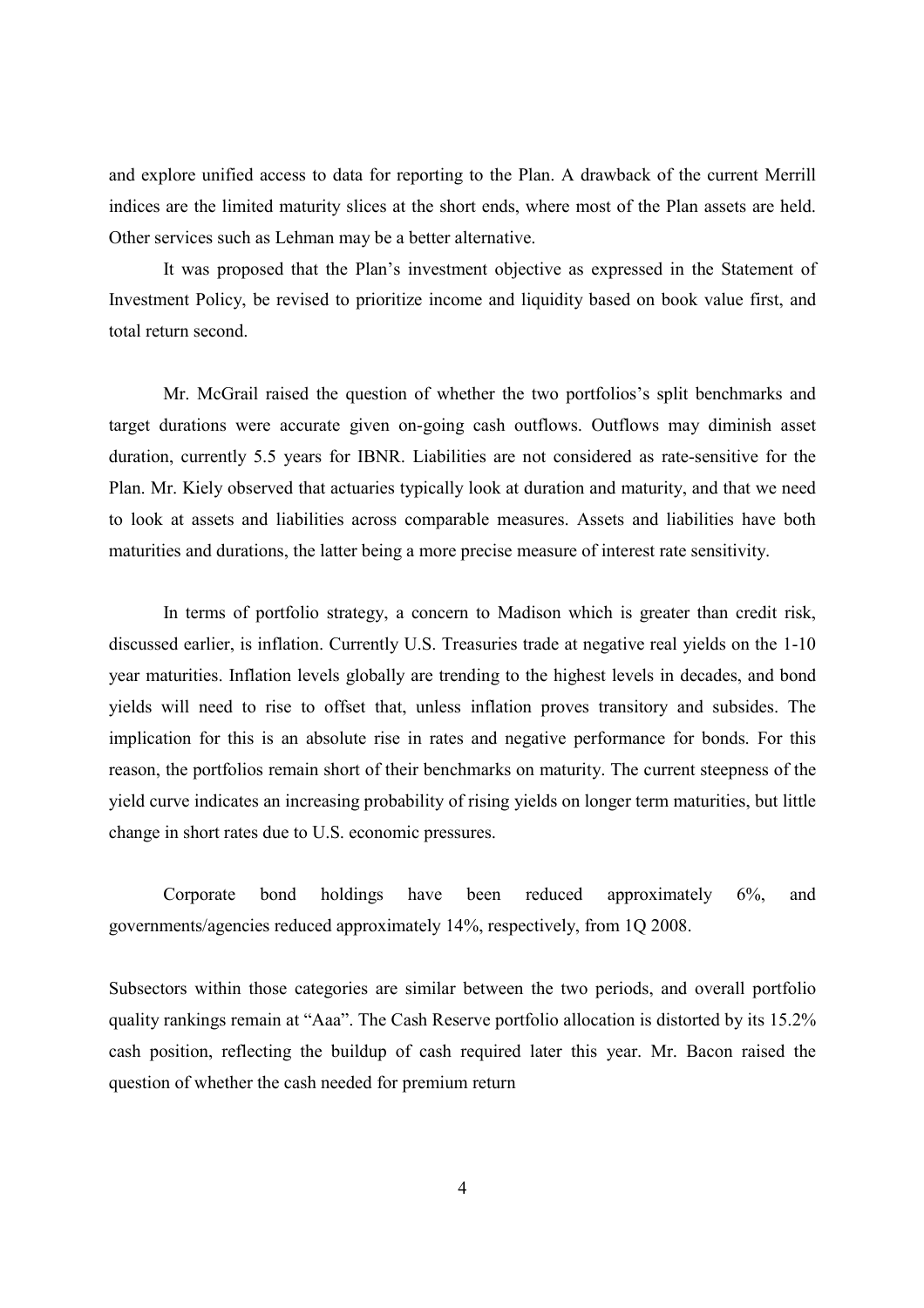in 1Q 2009 might be moved to the Plan's savings accounts which provide higher yields and no management fees. Mr. Tympanic and Mr. Edwards will examine this option.

## Capital Markets Review.

Dubilo and Hill distributed their portfolio review for 2Q 2008 and reviewed the outlook for the economy and markets. In summary, they indicated the U.S. economy continues to perform at substantially reduced levels, though not negative, as a whole, the U.S. equity market is undervalued, and the U.S. bond market is fairly valued except for short U.S. Treasuries. Most overseas markets, especially emerging (except for certain South American) markets have declined more that the U.S., suggesting they may be more attractive.

#### MMMRP Portfolio

Asset allocation between fixed income and equity has not changed significantly from 1Q 2008, with the ratio currently (8/15/08) at 83%/17% vs. the 80/20 neutral position. Allocation within the equity ETF's has shifted somewhat based on relative performance. While all asset categories except currency declined since 3/31/08, the total portfolio declined just 1.00% due to the approximately flat fixed income performance. Equities taken separately declined 3.76% in the period with currency +1.20 the best, and International REIT -12.61 the worst performer. It was suggested that the allocation between fixed and equity should represent the greatest value added from allocation. At a minimum, this should be rebalanced, if not overweighted based on the Committee's judgment, and advised by Dubilo.

The appropriateness of the Dubilo "Composite" benchmark was raised, given that the Plan no longer has active managers. It was suggested that a single standard

benchmark such as the S&P 500 and Lehman Bros Aggregate, shown for equities and fixed income, respectively, would allow us to gauge the impact of asset allocation on performance and risk within equities and bonds.. Similarly, a neutral benchmark placing the two benchmarks at the 80/20 fixed income/equity ratio would gauge the value added from any variance from neutral.

Dubilo and Hill will construct replacement composite benchmarks.